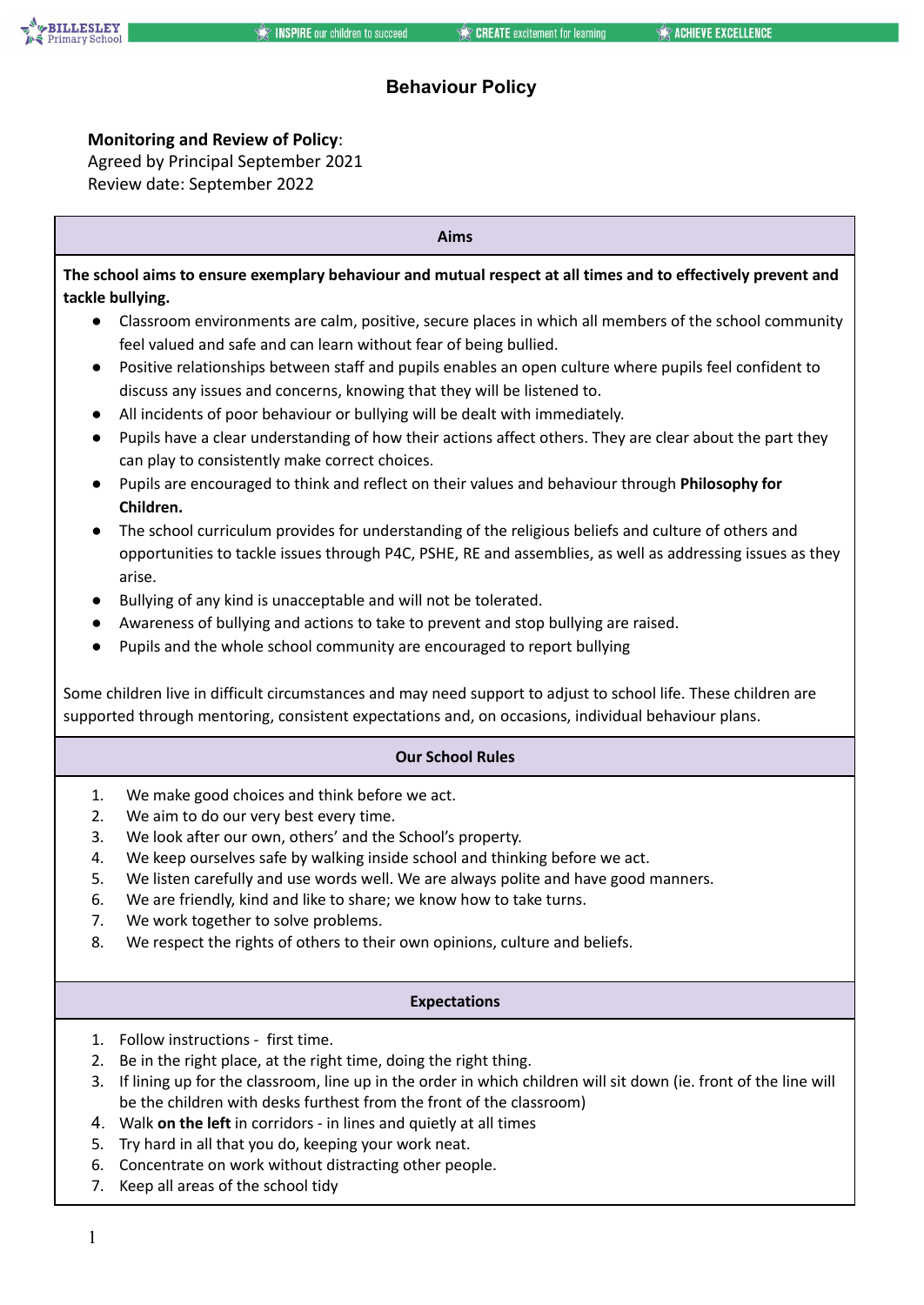- 8. Always look after your own, the school's and other people's belongings.
- 9. Always say please and thank you.
- 10. Be good friends to each other: play safely and fairly, making sure no one is left out
- 11. Never fight or hurt anyone with our actions or words.
- 12. Use everyone's given name: Never call anyone names, including racist or sexist names or make them feel bad about themselves.
- 13. Use playground equipment correctly and follow the instructions
- 14. If there is a problem, talk about it and if it can't be solved, ask an adult for help.
- 15. Never enter the school building or a classroom without permission
- 16. During wet play, stay in classrooms and behave sensibly
- 17. Ask permission to go to the toilet

### **Incentives and Rewards**

Incentives and rewards are used consistently to promote good behaviour and raise self esteem.

### **Class Rewards**

- are decided by the class teacher and the children
- are recorded and displayed in the classroom
- are earned by working together as a class, e.g.
	- lining up well
	- being ready to learn
	- cooperating well with each other
	- working well as a class

No green cards for any child all week will result in a whole class reward.

## **Team Points: Brook, Ford, Mill, Pool**

- Are awarded to teams and individuals
- Are awarded for following school and class rules
- Are displayed and tallied. Class totals for each team will be entered onto a spreadsheet by the end of Friday in readiness for Monday morning assembly.

The winning team is announced in assembly each Monday.

### **Individual Rewards:**

### **Outstanding Awards**

- Each child has an Outstanding Achievement Book.
- There are 6 stages in the book. Each stage has 30 stars to complete.
- Stickers can be awarded for excellent work or behaviour by any member of staff
- When each stage is complete the children receive a special award.
	- Stage 1 Certificate
	- Stage 2 Pen
	- Stage 3 Bronze badge
	- Stage 4 Silver badge
	- Stage 5 Gold badge
	- Stage 6 Billesley badge

These are presented in a special end of term celebration assembly at the end of each half term. Prizes will be delivered to classrooms at the end of half term.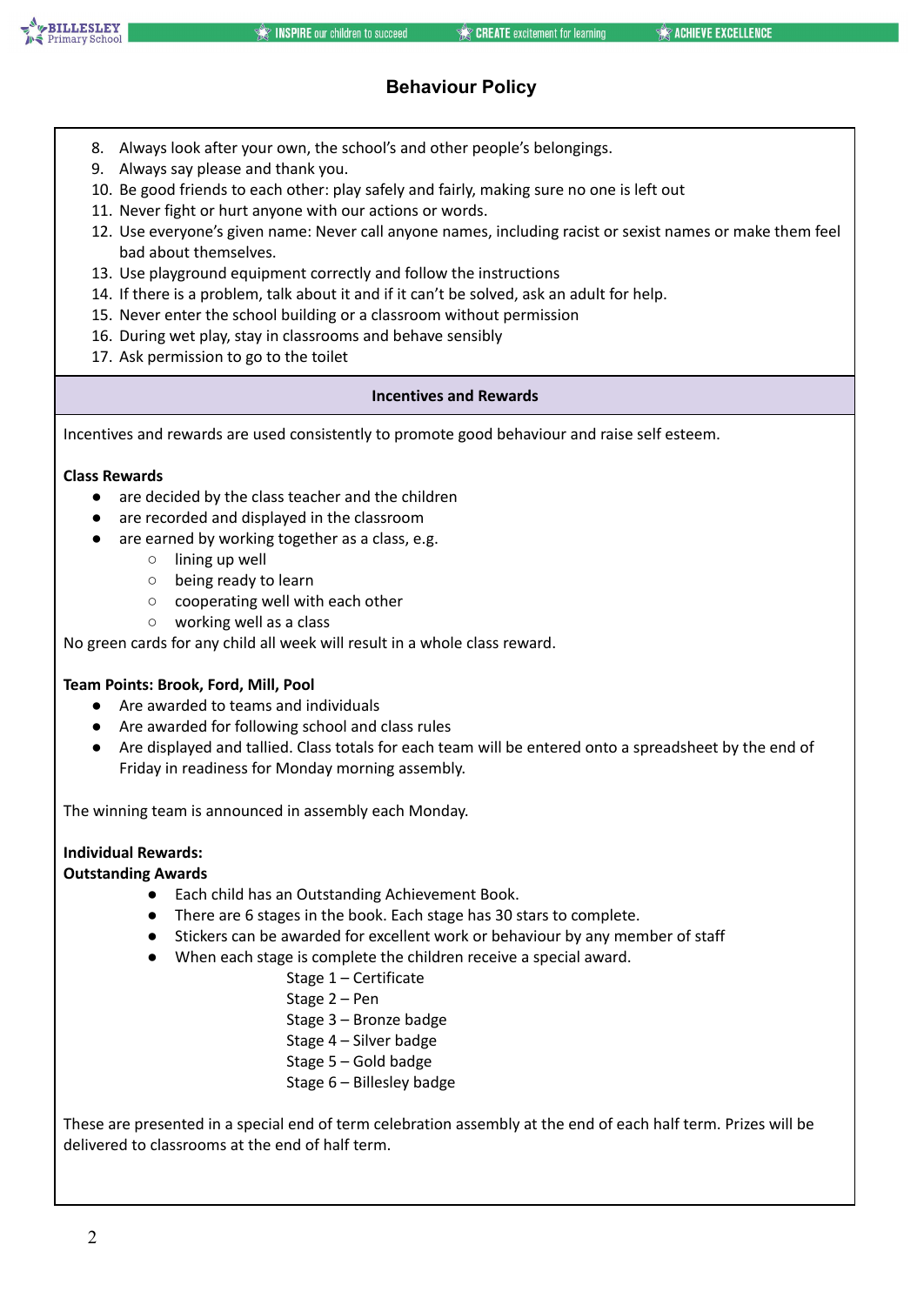

### **Head teacher Awards**

At times, individual children will do so well - producing excellent work or demonstrating behaviour above and beyond normal expectations - that an immediate special award is needed. This may be a Head Teachers Award:

> ● SLT sticker rewards will be awarded to children for being exceptional in any area of school life which exceeds normal expectations: good manners, being helpful, exceptional effort, an outstanding piece of work - going above and beyond!

**Star of the week:** Nominated by the class teacher

- For outstanding behaviour or outstanding work
- Shared with the school in our online celebration assembly and the class teacher will present the reasons for the award.
- Each child receives a special laminated certificate
- Parents will be informed through a text message and will be encouraged to view the reason for being chosen on the School Newsletter.

#### **Sanctions**

Consequences for poor or wrong choices, alongside an opportunity to 'put things right', are consistently applied (Y2-6) through 'The Green Card' strategy.

#### **Guiding principles:**

- Mistakes can be made by anyone and every child needs a chance to 'put things right'.
- Disapproval is directed at the behaviour not the child.
- Children are reminded of consequences and given the opportunity to 'put things right'.
- Every day is a fresh start.

#### **Class teachers support pupils in making correct choices by:**

- Providing interesting and engaging learning opportunities
- Providing learning opportunities which are appropriately challenging
- Giving clear instructions and explanations
- Giving clear reminders of expectations and reasons why
- Praising and re-affirming positive/ correct behaviours
- Recognising and rewarding good behaviour
- Adapting the learning environment
- Highlighting behaviour details on a Green Card

#### **SLT will support teachers and pupils by:**

- Being available to follow up serious behaviour incidents
- Providing advice and support as needed
- Regularly communicating with class teachers about behaviour concerns
- Communicating with parents when issues arise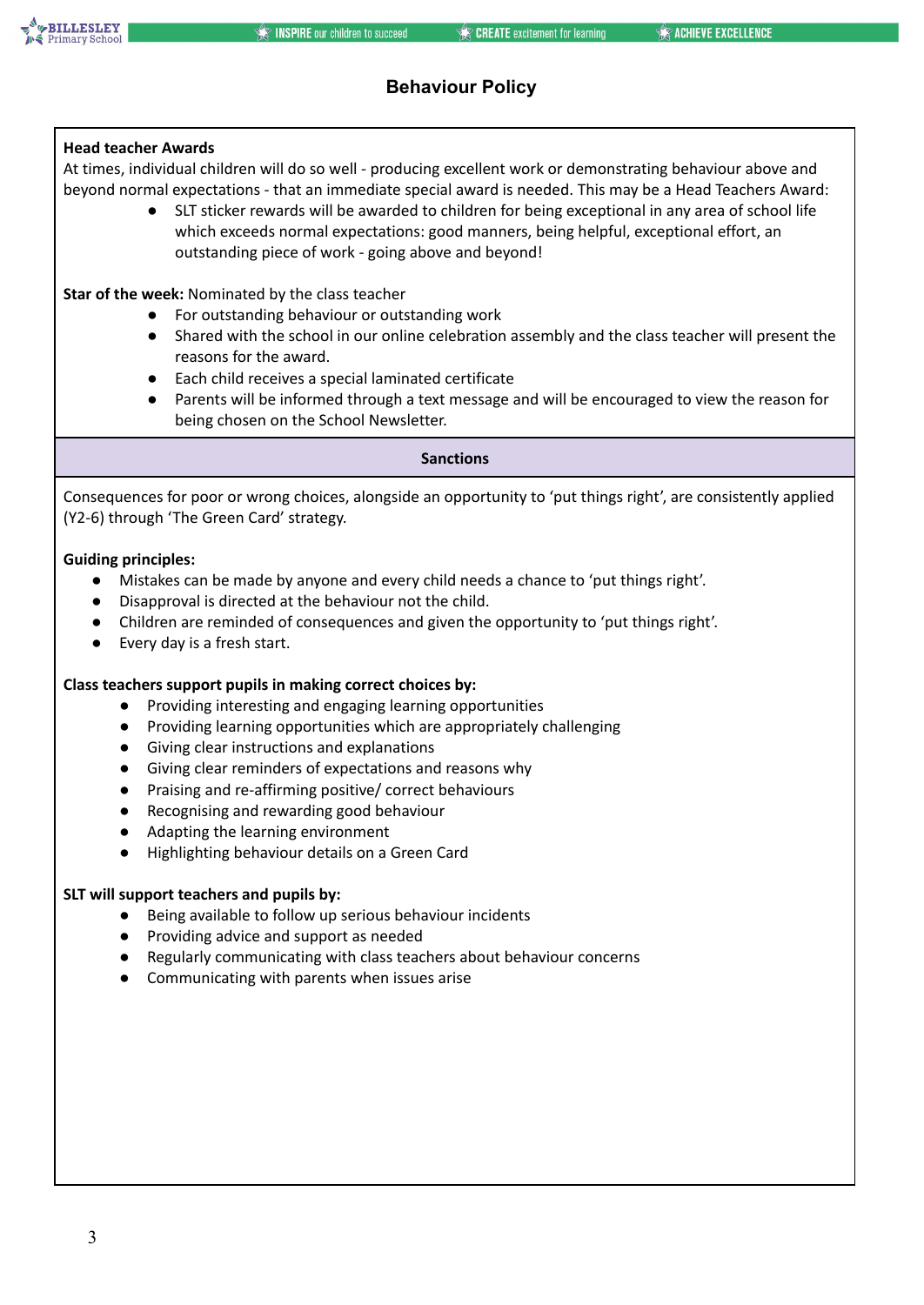### **The Green Card Strategy**

### **The Strategy (KS2 and Year 2):**

- Praise correct behaviour in others and remind the child of correct behaviour
- Reminder if no improvement 1 tick on a Green Card
- Reminder if no improvement 2nd tick on the Green Card
- Reminder if no improvement 3rd tick on the Green Card
	- 'Time out' in another classroom. 3 ticks will be monitored on a weekly basis by VPs. Children should be made explicitly aware of this.
	- At the VP/ CT discretion, appropriate action can be taken if a pattern of persistently obtaining 3 ticks occurs. This will result in a conversation between the pupil and CT/ VP/ Pastoral Team.
	- In more extreme cases, a phone call home discussing the persistent pattern will be made and appropriate supportive measures implemented. Behaviour concern will be recorded on Myconcern
- Reminder if no improvement 4th tick on the Green Card
	- Discussion with a member of SLT 'putting it right time'.
	- Lunchtime detention if KS2 or return to class if KS1
	- Record on Myconcern
- Reminder if no improvement 5th tick on the Green Card
	- Discussion with member of SLT 'putting it right time'.
	- Internal exclusion for the rest of the day AP/ VP/ Pastoral
	- Parents contacted and behaviour discussed
	- After school detention of 30 mins if KS2 or lunchtime detention if KS1
	- Record on Myconcern
- Continued/ extreme aggressive behaviour send second adult to SLT or Pastoral Team to request support. In the event of a serious incident, or where there is a risk of harm, a member of SLT can be called on mobile phones to provide immediate support.
- Any further behaviours may result in a fixed term exclusion.

### **The Strategy (Year 1) - UNDER REVIEW**

#### **Zone Board Strategy: Red, Orange, Green, Gold, Blue** No Green Cards. All children start each day on green

- Praise correct behaviour in others and remind the child of correct behaviour
	- If children make correct choices they move up the board to gold and then blue
	- If children are on blue at the end of the day they receive a sticker
- If children make poor choices
	- Remind child of correct behaviour. Continued poor choices move to orange
		- If children then make good choices they move back up the board
	- Remind child of correct behaviour. Continued poor choices move to red
		- If children then make good choices they move back up the board
	- If a child is on red 5 minutes 'putting it right time' in own class
- Aggressive behaviour at playtime or lunchtime results in 5 minutes 'putting it right time'.
	- Continued aggressive behaviour send second adult to SLT or the Pastoral Team to request support. In the event of a serious incident, or where there is a risk of harm, a member of SLT can be called on mobile phones.
	- Record on My concern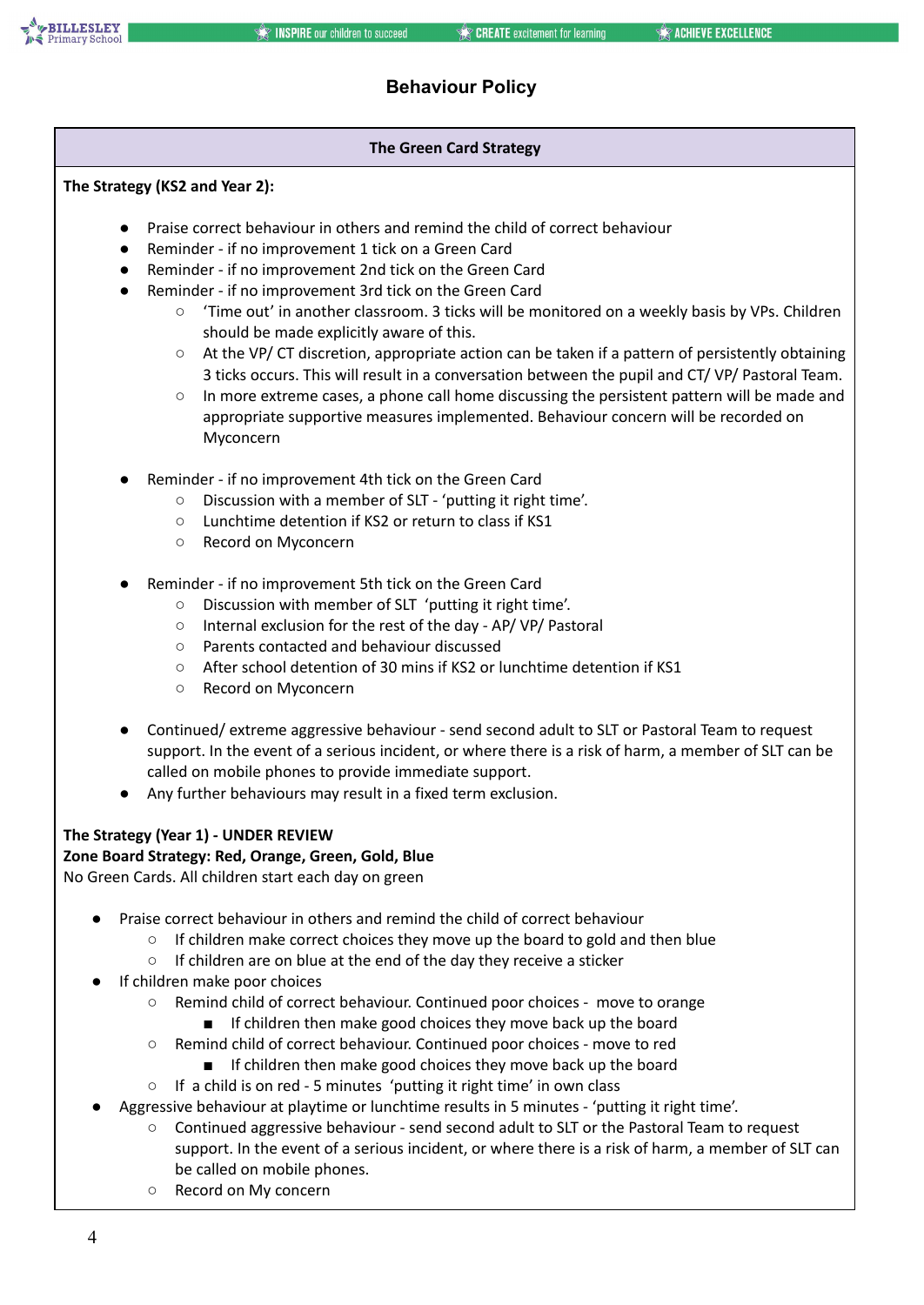

○ Speak to parents at home time

## **The Strategy (EYFS)**

No Green Cards. Stickers for good behaviour choices.

- Praise correct behaviour in others and remind the child of correct behaviour
	- If children make good choices reward with a sticker
- Remind child of correct behaviour and model correct choices
- Remind child of correct behaviour
- Remind child of correct behaviour
- Reminder and if no improvement time out in the environment
	- Speak to parents at the end of the day
	- Record incident on Myconcern
- Reminder and if no improvement timeout with EYFS Leader or with Year 1 Leader
	- Immediate contact with parents
	- Record incident on Myconcern

### **Monitoring and Reporting**

Incidents of severe and/or poor behaviour which is increasingly persistent must be recorded on Myconcern.

**Vice Principals monitor behaviour incidents logged on My Concern and take appropriate action depending on individual circumstances.**

Green Cards are monitored by Vice Principals.

- **3 Green cards with 3 ticks** in 3 weeks
	- o Parents contacted telephone discussion with the Class Teacher.
- **3 Green cards with 4 ticks** in 3 weeks
	- o Parents contacted telephone discussion with the Vice Principal.
- **1 Green card with 5 ticks**
	- o Parents contacted discussion with the Vice Principal or Principal on the same day

### **Serious, persistent challenging behaviour**

### **Serious, persistent poor behaviour will trigger**

- A meeting with the Principal, Assistant Principal, Vice Principal, Teacher or Learning Mentor
- An individual Behaviour Plan will be written to implement supporting strategies

A fixed term exclusion may be considered if a situation is sufficiently serious. A return to school strategy will be drawn up, agreed and implemented.

Permanent exclusion, in line with statutory guidance, may be considered in extreme circumstances

- If there is a serious breach of the school's behaviour policy
- If allowing the pupil in the school would seriously harm the education or welfare of the pupil or others in the school
- **Extreme circumstances include:** 
	- Serious bullying incidents, including homophobic or racist incidents
	- Bringing a weapon into school
	- Repeatedly refusing to follow the instructions of staff where the child is at risk of harm to him/herself and/or is jeopardising the safety and well-being of others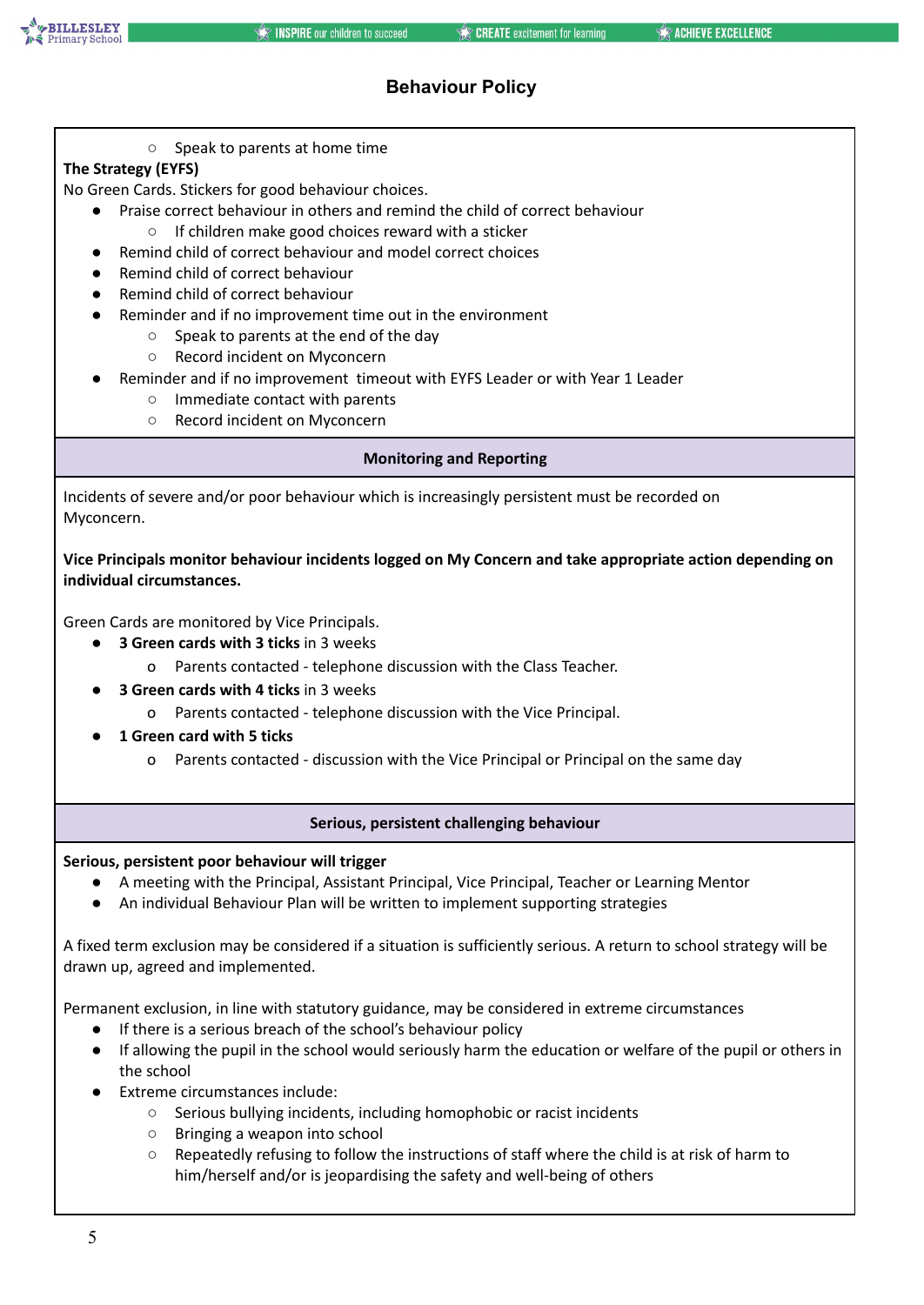

# **Positive Handling Strategies - Use of Reasonable Force** ● Staff are trained in de-escalation strategies if a child's behaviour escalates. Distraction, humour, clear instructions, limited choice and physical space are excellent strategies for calming a situation. ● Allowing a situation to calm before addressing a poor behaviour choice through debrief is an appropriate and advised strategy. Sometimes it is appropriate to use reasonable force to safeguard children and young people. ● 'Reasonable' means using no more force than is needed ● 'Reasonable force' covers a broad range of actions involving a degree of physical contact to control or restrain children. This may be ● guiding a child to safety by the arm breaking up a fight ● where a pupil needs to be restrained to prevent violence or injury passive physical contact, such as standing between pupils or blocking a pupil's path ● active physical contact such as leading a pupil by the arm out of the classroom. Before using reasonable force, staff should consider the risks carefully and carry out a dynamic risk assessment to ensure the most appropriate course of action. Staff are trained in de-escalation and positive handling strategies. All incidents of positive handling are recorded in a bound and numbered book, countersigned by the Principal. Further information can be found in the Safeguarding Policy, Government guidance can be found at <https://www.gov.uk/government/publications/use-of-reasonable-force-in-schools> **Mentoring** Learning mentors work with children who have difficulties emotionally. Children may be referred to mentoring due to ● behaviour concerns ● prenatal or child request ● number of concerns raised All mentoring programmes start with completion of the 'Three Houses' Mentoring records are maintained and monitored to measure impact. **Parental Involvement** Parental support is essential in securing high standards of behaviour. Parents are involved as soon as a concern arises. Strategies to improve behaviour agreed upon together. This may include an individual behaviour plan. Sometimes parents may have a concern about how other children are behaving towards their child. Staff are always available to listen to parents. ● Action is taken immediately to resolve the issue Under no circumstances must they take action against another child or parent, either physically or verbally. Unless a teacher is made aware of the facts they may not know a situation exists.